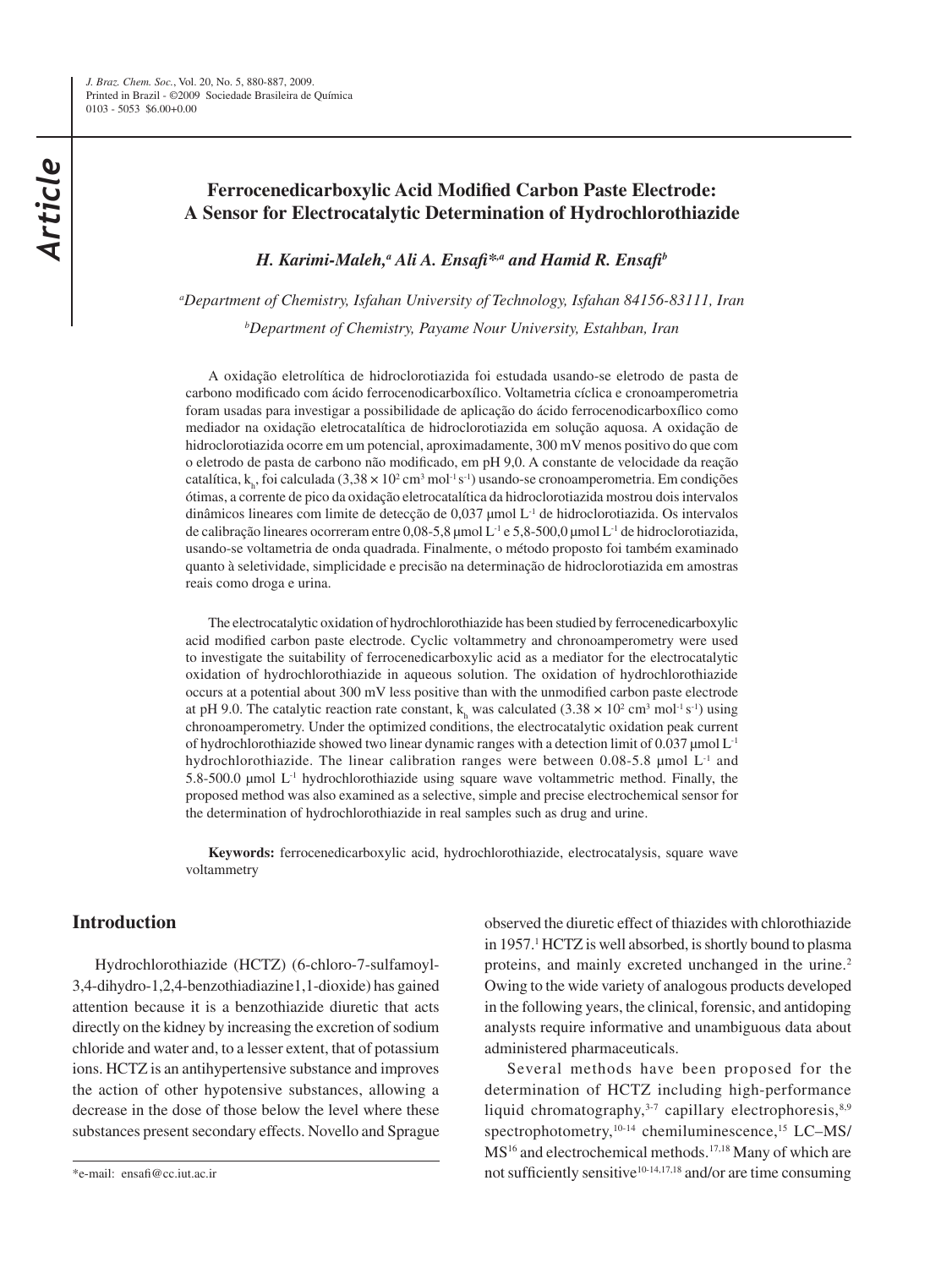and/or use expensive instrumentations.16 The comparison of the proposed method for HCTZ determination with other papers published in electrochemical field is given in Table 1.

It is well known that the oxidation of HCTZ at ordinary carbon electrode has a very poor electrochemical response, and has a large oxidation overpotential.<sup>15</sup> As far as we know, electrocatalytic determination of HCTZ using other electrodes has not been reported in literature. Therefore, in this study the application of ferrocenedicarboxylic acid was discussed as a suitable mediator for the determination of HCTZ in aqueous media using voltammetric method. In addition, the suitability of the ferrocenedicarboxylic acid modified carbon paste electrode (FDCMCPE) in the electrocatalysis and the determination of HCTZ are discussed by cyclic voltammetry (CV), double potential step chronoamperometry (DPCA) and square wave voltammetry (SWV).

### **Experimental**

### *Chemicals*

All chemicals were of analytical reagent grade and were purchased from Merck (Darmstadt, Germany) unless otherwise stated. Doubly distilled water was used throughout.

Universal buffer (boric acid, phosphoric acid, acetic acid and sodium hydroxide,  $0.1$  mol  $L^{-1}$ ) solutions with different pH values were used.

High viscosity paraffin  $(d = 0.88$  g cm<sup>-3</sup>) from Fluka was used as the pasting liquid for the preparation of carbon paste electrode. Graphite powder (particle diameter = 0.1 mm) from Merck (Darmstadt, Germany) was used as a substrate for the preparation of the working electrode (WE).

Ferrocenedicarboxylic acid from Fluka and hydrochlorothiazide from Sigma were used as received.

#### *Apparatus*

All the cyclic voltammetric measurements were performed using a Micro-Autolab, potentiostat/galvanostat connected to a three electrode cell, Metrohm Model 663 VA stand, linked with a computer (Pentium IV, 1200 MHz) and with micro-Autolab software. A platinum wire was used as an auxiliary electrode, FDCMCPE and Ag/AgCl  $(KCl<sub>est</sub>)$  were used as the working and reference electrodes, respectively.

A pH-meter (Corning, Model 140) with a double junction glass electrode was used to check the pH of the solutions.

#### *Preparation of the sensor*

A 1.0% (w/w) ferrocenedicarboxylic acid spiked carbon powder was made by dissolving the given quantity of ferrocenedicarboxylic acid in diethyl ether and by hand mixing with 99.0 times its weight of graphite powder with a mortar and pestle. The solvent was evaporated by stirring. A mixture of 1.0% (w/w) ferrocenedicarboxylic acid spiked carbon powder plus paraffin oil was blended by hand-mixing. The resulting paste was inserted in the bottom of a glass tube (with an internal radius of 3.0 mm). The electrical connection was implemented with a copper wire fitted into a glass tube. A carbon paste electrode without ferrocenedicarboxylic acid was prepared as the above procedure without addition of ferrocenedicarboxylic acid being added.

### *Preparation of real samples*

Ten tablets of hydrochlorothiazide (labeled 50 mg *per* tablet, 10 tablets) were completely ground and homogenized. Then, 100 mg of the powders were accurately weighed and dissolved with ultrasonication in 100 mL of ethanol-water (1:1) solution. The resultant solution was diluted 10-times, and then 4 mL of the solution plus 10 mL of 0.10 mol  $L^{-1}$ buffer (pH 9.0) were used for the analysis.

The urine samples used for measurements were centrifuged and diluted twice with water without any further pretreatment. The standard addition method was used for the determination of hydrochlorothiazide in the real samples.

### **Results and Discussion**

#### *Electrochemistry of the mediator*

Ferrocenedicarboxylic acid, a well known mediator, has been used for the determination of some organic compounds such as cysteine,<sup>19</sup> ascorbic acid and uric acid,<sup>20</sup> Here we have used this mediator for the determination of HCTZ. The electrochemical properties of FDCMCPE were studied by cyclic voltammetry in a buffer solution (pH 7.0). Figure 1A shows the cyclic voltammograms of FDCMCPE at various scan rates,  $(\nu = 10 - 250 \text{ mV s}^{-1})$ . The experimental results show well-defined and reproducible anodic and cathodic peaks related to Fc/Fc<sup>+</sup> redox couple with quasireversible behavior,<sup>19,20</sup> with a peak separation potential of  $\Delta$ Ep = 100 mV (E<sub>na</sub>–E<sub>nc</sub>). These cyclic voltammograms were used to examine the variation of the peak currents *vs.* potential scan rates. The plots of the cathodic and anodic peak currents were linearly dependent on  $v^{1/2}$  with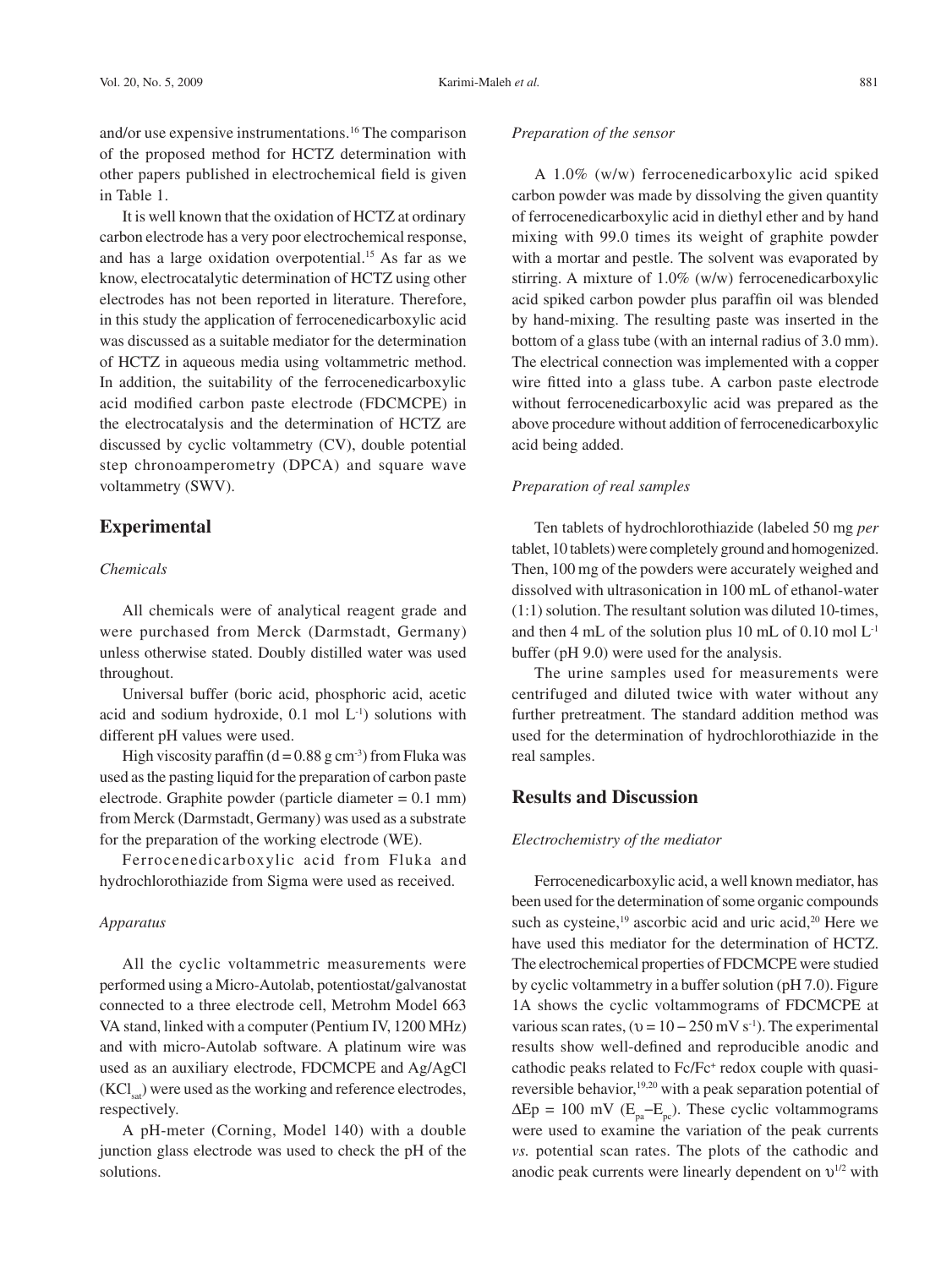a correlation coefficient of 0.9764 and 0.9832 at all scan rates (Figure 1B). This behavior indicates that the nature of the redox process is diffusion controlled.

Double step potential chronoamperometry was employed to investigate the electrochemical processes of FDCMCPE. The results show very symmetrical chronoamperograms with an equal charge consumed for the oxidation and reduction of the redox couple in the CPE. The plot of net electrolysis current *vs.* t<sup>-1/2</sup> shows a straight line, which extrapolates close to the origin. Therefore, this type of near-Cottrellian behavior is not due to a linear semi-infinite diffusion process, but may be caused by finite diffusion in a thin film, where the near-Cottrell equation behavior can be approximated over a short time.

Consequently, we can assume diffusion controlled behavior for charge transfer at FDCMCPE and use potential-step chronoamperometric experiments to estimate the diffusion coefficient of ferrocenedicarboxylic acid into the paraffin oil used for paste preparation. The slope of the linear region of the I−t-1/2 plot in the short time region produces the apparent diffusion coefficient  $(D_{\text{app}})$  of the spiked ferrocenedicarboxylic acid into FDCMCPE using Cottrell equation:<sup>21</sup>

$$
I = nFA_{g}D_{app}^{1/2}C\pi^{1/2}t^{-1/2}
$$
 (1)

Where C is the known concentration,  $D_{app}$  is the apparent diffusion coefficient of spiked ferrocenedicarboxylic acid in paraffin oil and  $A_g$  is the geometric area of this electrode (the diameter (d) of the FDCMCPE was measured and then the geometric area of the FDCMCPE was calculated according to  $\pi(d/2)^2$ . Therefore, we calculated the apparent diffusion coefficient for ferrocenedicarboxylic acid in carbon paste matrix. It was found that  $D = 1.81 \times 10^{-10}$  cm<sup>2</sup> s<sup>-1</sup>, while in the above equation  $n = 1$ ,  $F = 96485$  C mol<sup>-1</sup>,  $A<sub>g</sub> = 0.091$  cm<sup>2</sup>.

#### *Comparative electrochemical impedimetric response*

Electrochemical impedance spectroscopy (EIS) is a powerful technique to probe charge transfer properties at the electrode-solution interface.22,23 We have used electrochemical impedance spectroscopy to study FDCMCPE to evaluate its diffusion and/or charge transfer control. Figure 2 indicates the Nyquist plot of the FDCMCPE recorded in the universal buffer (pH 9.0) at the oxidation peak potential of 0.40V. The electrical equivalent circuit compatible with the impedance spectra is shown in scheme 1 which incorporates Rs = 343  $\Omega$ (the solution/electrolyte resistance), Rct =  $1014 \Omega$ (charge-transfer resistance),  $Zw = 0.1136 \times 10^{-3}$  (Warburg impedance) related to the semi-infinite linear diffusion, and  $Q (Y0 = 0.418 \times 10^{-5}, n = 0.7273)$  (constant phase element). As shown in Figure 2, the first part showed small charge transfer limitation, whereas the second part (linear part) emphasized its diffusion control of FDCMCPE. The results showed that the electrode system has both diffusion and charge transfer limitation.

#### *Electrooxidation of HCTZ at the surface of FDCMCPE*

To test the electrocatalytic behavior of the ferrocenedicarboxylic acid, cyclic voltammograms were recorded at 10 mV s<sup>-1</sup> in a universal buffer solution (0.1 mol  $L^{-1}$ , pH 9.0) in the absence and presence of HCTZ, using bare carbon paste electrode and FDCMCPE (Figure 3). The oxidation of HCTZ took place only to a small extent at highly positive overpotential at the surface of bare carbon paste electrode. However, with FDCMCPE, a significant enhancement in the anodic peak current of HCTZ is achieved at a potential close to the formal potential of Fc/Fc<sup>+</sup> redox coupled with a decrease in the cathodic current. Therefore, ferrocenedicarboxylic acid is a suitable



**Figure 1.** (A) Cyclic voltammograms of FDCMCPE in 0.1 mol L<sup>-1</sup> universal buffer at pH 7.0 at various scan rates: 1) 10; 2) 20; 3) 80; 4) 100; 5) 150; 6) 220; 7) 250 mV s<sup>-1</sup>. (B) Plots of the anodic and cathodic peak currents of FDCMCPE *vs.* ν<sup>1/2</sup> from cyclic voltammograms of A.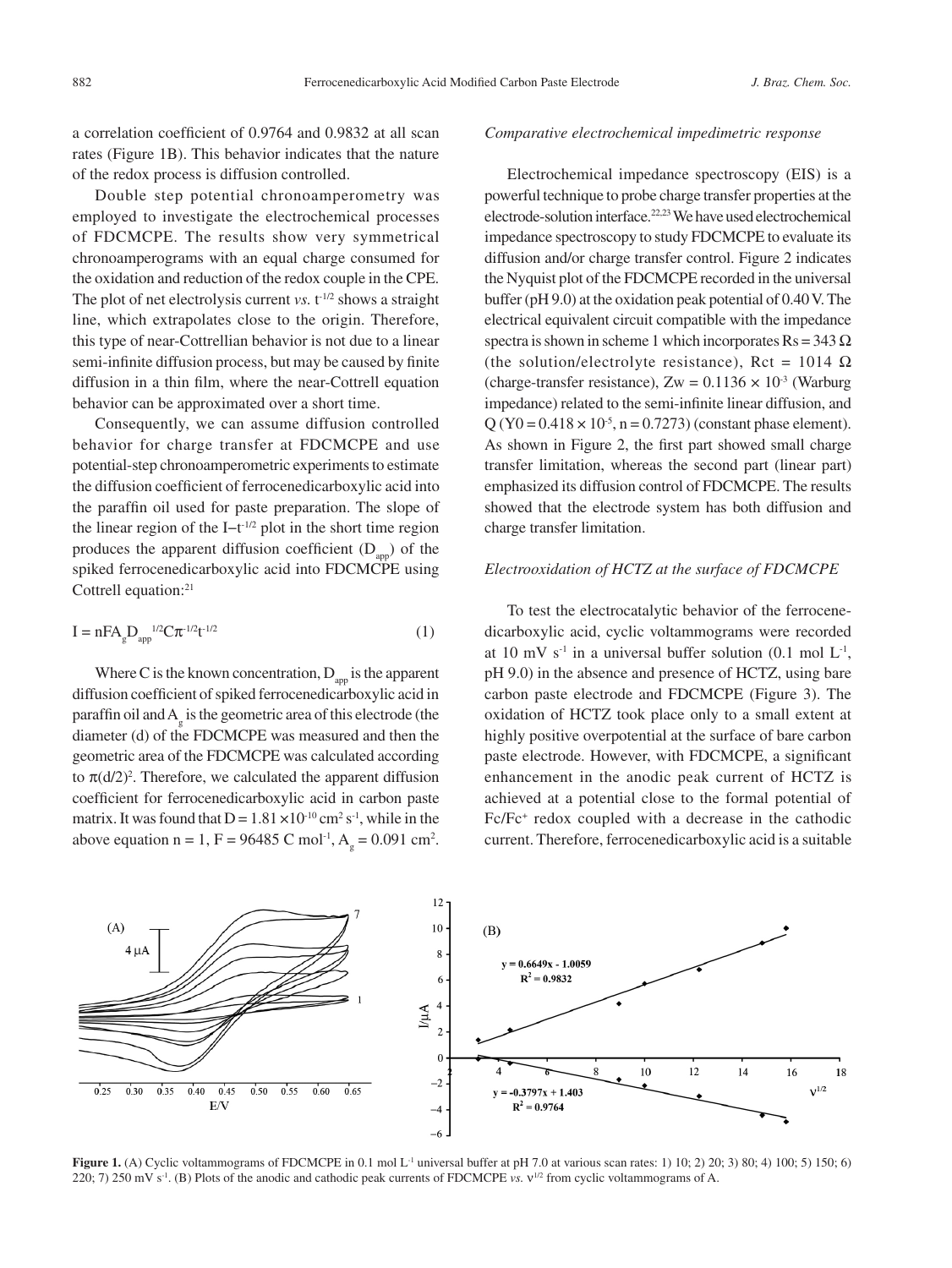

**Figure 2.** Impedance plot for the FDCMCPE system in a pure buffer (pH 9.0) solution with Ep of +0.40 V *vs.* Ag/AgCl reference electrode.



**Scheme 1.** Equivalent circuit for the system.

mediator for electrocatalytic oxidation of HCTZ. This process corresponds to an EC' mechanism (Diagram 1). This means that the electrochemically formed Fc<sup>+</sup> reacts chemically with HCTZ that is diffused into the electrode surface, while the simultaneous oxidation of regenerated Fc causes an increase in the anodic current. For the same reason, the cathodic current of the modified electrode is smaller in the presence of HCTZ.



**Figure 3.** Cyclic voltammograms of FDCMCPE with scan rate of  $10 \text{ mV s}^{-1}$  in the buffer solution (pH 9.0). (a) In the absence and (b) in the presence of 150.0  $\mu$ mol L<sup>-1</sup> HCTZ; (c) as (a) and (d) as (b) for unmodified carbon paste electrode, respectively.

In order to get the information about the rate determining step, a Tafel plot was developed for FDCMCPE using the data derived from the raising part of the current-voltage curve (Figure 4). The slope of the Tafel plot is equal to n(1- $\alpha$ )F/2•3RT and equal to 7.224 V decade<sup>-1</sup>. We can calculate n $\alpha$  = 0.57. If assuming n = 1, then  $\alpha$  = 0.57.



**Figure 4.** Tafel plot for FDCMCPE.

The following equation has been used to calculate transfer coefficient as:24

$$
E_p = b/2\log(v) + constant
$$
 (2)

Based on equation 2, the slope of  $E_p$  *vs.* log(*v*) is  $b/2$ . The slope of  $E_p$  *vs.* log(v) was found to be 0.0691 V. Thus,  $b = 2 \times 0.0691$  and is equal to 0.1382 V. According to one electron transfer in Fc/Fc+ process, the transfer coefficient ( $\alpha$ ) is equal to 0.57. In addition, the values of  $\alpha n_a$  ( $n_a$  is the number of electrons involved in the rate determining step) was calculated for the oxidation of HCTZ at pH 9.0 with both modified and unmodified carbon paste electrodes according to the following equation:25

$$
\alpha n_{\alpha} = 0.048 / (E_{p} - E_{p/2})
$$
\n(3)

where  $E_{p/2}$  is the potential corresponding to  $I_{p/2}$ . The values for  $\alpha n_a$  were found to be 0.565 and 0.230 at the surface of FDCMCPE and unmodified carbon paste electrode, respectively. Those values show that the overpotential of HCTZ oxidation is reduced at the surface of FDCMCPE, and also the rate of electron transfer process is greatly enhanced. This phenomenon is thus confirmed by the larger  $I_{p}$  values recorded during cyclic voltammetry at FDCMCPE.

#### *Chronoamperometry study*

Double potential step chronoamperometry was used with FDCMCPE to determine the diffusion coefficient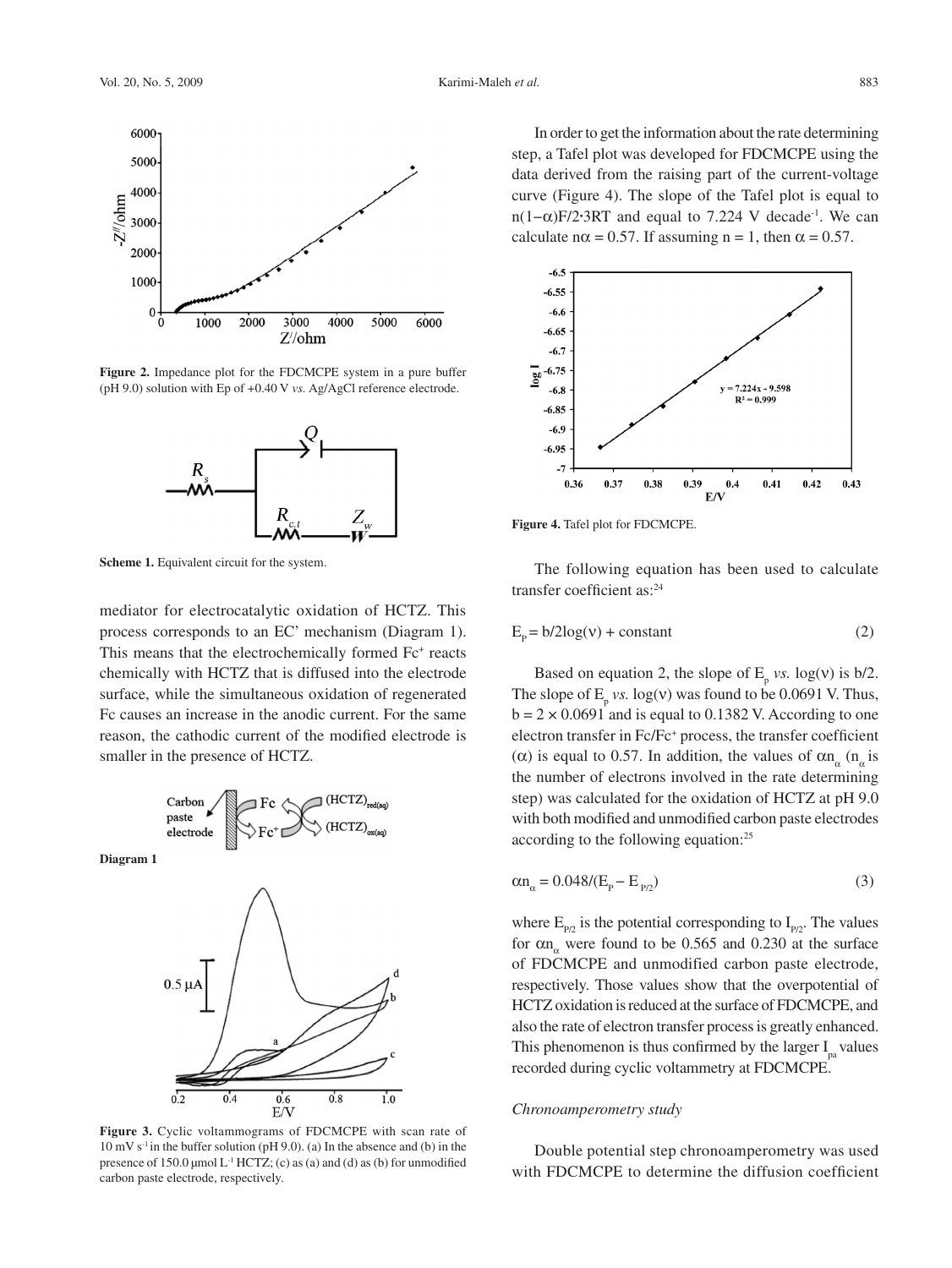of HCTZ. Figure 5A shows the current-time curves of FDCMCPE by setting the electrode potential at 700 mV (first step) and 200 mV (second step) *vs.* Ag $|AgCl|KCl<sub>sat</sub>$ for different concentrations of HCTZ. As can be seen, there is not a net anodic current corresponding to the oxidation of the mediator in the presence of HCTZ. On the other hand, the forward and backward potential step chronoamperometry for the mediator in the absence of HCTZ shows a symmetrical chronoamperogram with an equal charge consumed for the reduction and oxidation of the ferrocenedicarboxylic acid at the surface of unmodified CPE (Figure 5B, a'). But, in the presence of HCTZ, the charge value associated with forward chronoamperometry is significantly greater than that observed for backward chronoamperometry (Figure 5B, b'-d'). The linearity of the electrocatalytic current *vs.*  $v^{1/2}$  shows that the current is controlled by diffusion of HCTZ from the bulk solution towards the surface of the electrode that causes near Cottrellian behavior. Therefore, the slope of linear region of Cottrell's plot can be used to estimate the diffusion coefficient of HCTZ. A plot of I  $vs.$   $t^{-1/2}$  for a FDCMCPE in the presence of HCTZ gives a straight line. The slope can be used to estimate the diffusion coefficient of HCTZ (D) in the ranges of 100 to 200  $\mu$ mol L<sup>-1</sup>. The mean value of the D for HCTZ was found to be  $1.1 \times 10^{-5}$  cm<sup>2</sup> s<sup>-1</sup>.



**Figure 5.** A) Chronoamperograms obtained at the FDCMCPE in the (a) absence and presence of (b) 100.0, (c) 150.0 and (d) 200.0  $\mu$ mol L<sup>-1</sup> of HCTZ in the buffer solution (pH 9.0). First and second potential steps correspond to 0.70 and 0.20 V. *vs.* Ag/AgCl. B) The charge-time curves:  $(a')$  for curve a,  $(b')$  for curve b,  $(c')$  for curve c and  $(d')$  for curve d.

In addition, chronoamperometry can be performed to evaluate the rate of electrocatalyzed oxidation. At intermediate times (t = 0.2-1.1 s) the catalytic current  $I_{\text{cat}}$ is dominated by the rate of electrocatalyzed oxidation of HCTZ. The rate constant for the chemical reaction between HCTZ and redox sites of the ferrocenedicarboxylic acid can be evaluated according to the method of Galus:<sup>26</sup>

$$
I_{C}/I_{L} = \gamma^{1/2} [\pi^{1/2} \text{ erf } (\gamma^{1/2}) + \exp(-\gamma)/\gamma^{1/2}]
$$
 (4)

where  $I_c$  is the catalytic current of FDCMCPE in the presence of HCTZ and  $I<sub>r</sub>$  is the limited current in the absence of HCTZ and  $\gamma = k_h C_b t$  (C<sub>b</sub> is the bulk concentration of HCTZ, mol cm-3) is the argument of error function. In cases where γ exceeds 2, the error function is almost equal to 1 and the above equation can be reduced to:

$$
I_{C} / I_{L} = \pi^{1/2} \gamma^{1/2} = \pi^{1/2} (k_{h} C_{b} t)^{1/2}
$$
 (5)

where  $k_h$  and t are the catalytic rate constant (cm<sup>3</sup> mol<sup>-1</sup> s<sup>-1</sup>) and time elapsed (s), respectively. Equation 5 can be used to calculate the rate constant of the catalytic process,  $k_h$ . From the slope of  $I_c/I_L$  *vs.*  $t^{1/2}$  plot the value of  $k_h$  it can be simply calculated for a given concentration of substrate (Figure 6). The calculated value of  $k<sub>h</sub>$  is equal to  $3.38 \times 10^2$  cm<sup>3</sup> mol<sup>-1</sup> s<sup>-1</sup>. This value of  $k_h$  explains the sharp feature of the catalytic peak observed for catalytic oxidation of HCTZ at the surface of FDCMCPE as well. This method has been used for estimation of  $k<sub>h</sub>$  in some compounds.<sup>27-30</sup>



**Figure 6.** Dependence of  $I_c/I_c$  on the t<sup>1/2</sup> driven from the chronoamperogram data.

#### *Influence of pH*

In order to optimize the electrocatalytic response of the sensor to HCTZ oxidation, we investigated the effect of pH on the electrocatalytic oxidation of HCTZ in 0.1 mol L-1 universal buffer solutions with various  $pH(4.0 < pH < 11.0)$ at the surface of FDCMCPE using cyclic voltammetry. The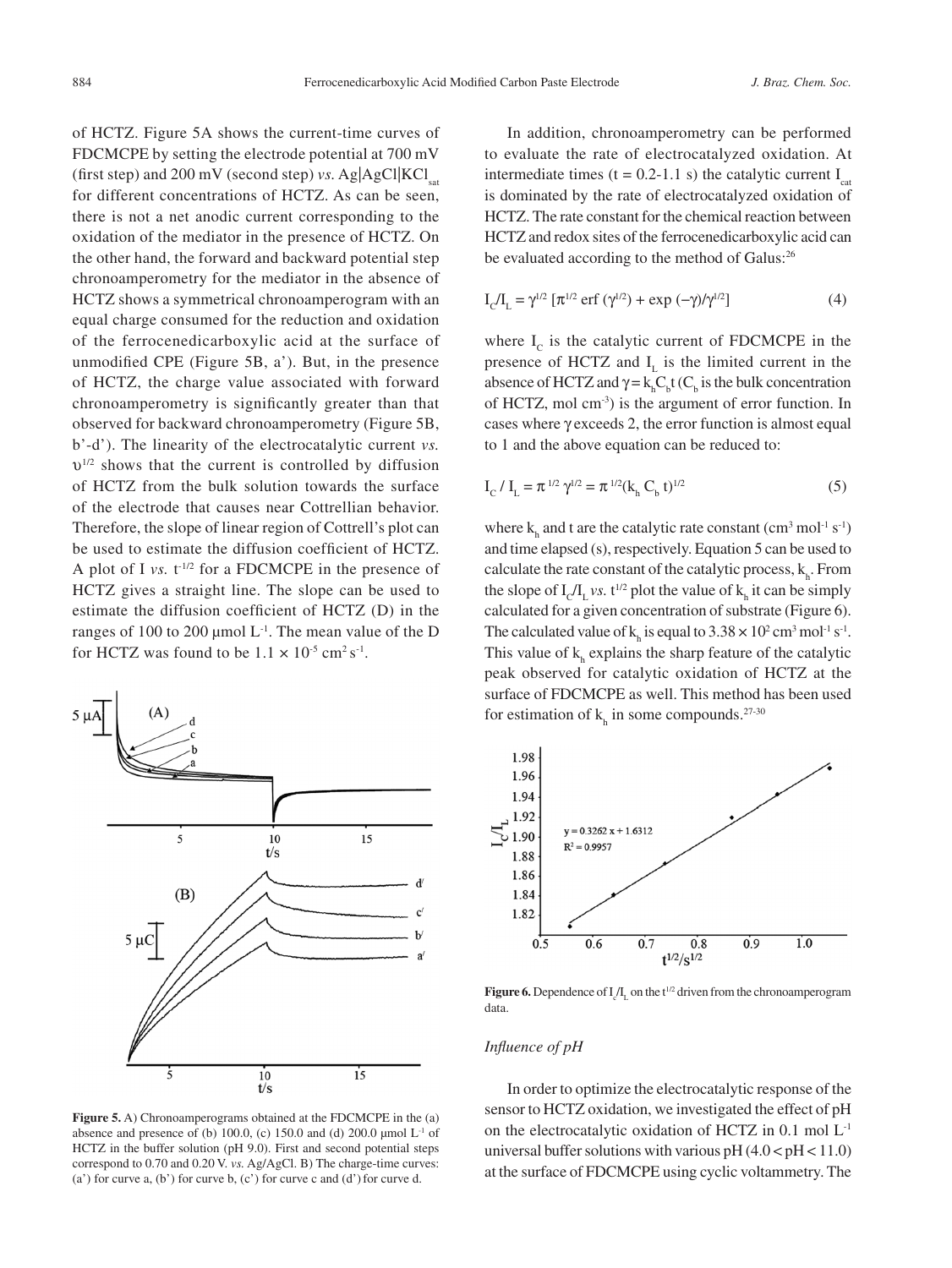influence of pH on both peak currents and peak potentials was assessed through examining the electrode response in the buffer solutions.

It is well known that the electrochemical behavior of HCTZ is dependent on pH value of the aqueous solution, as shown in scheme 2, whereas the electrochemical property of Fc/Fc<sup>+</sup> redox couple is independent of the solution pH. The variation of  $I_p$  *vs.* pH is shown in Figure 7. The results showed that the maximum electrocatalytic current was obtained at pH 9.0. Therefore, pH 9.0 was chosen as the optimum pH for the determination of HCTZ at FDCMCPE.



**Scheme 2.** Oxidation reaction of HCTZ.



**Figure 7.** Current-pH curves for electro-oxidation of 150.0 μmol L-1 HCTZ; the buffer solution with various pH values at the surface of FDCMCPE with a scan rate  $10 \text{ mV s}^{-1}$ .

Prior to using FDCMCPE for the electrocatalytic oxidation of HCTZ, the rate of loss of electrochemical activity for the electrode was investigated. This rate was evaluated by measuring any decrease in the anodic charge, *q*a, in consecutive potential scan cycles. The results showed a decrease in the anodic and cathodic peak currents of ferrocenedicarboxylic acid/ferriceniumdicarboxylic acid couple. This means that the electrochemical activity of FDCMCPE during successive scans is reduced without any change in the half-wave potential,  $E_{1/2}$ . This is due to the dissolution of ferriceniumdicarboxylic acid ion generated at the surface of the electrode into the aqueous solution. Therefore, the surface regeneration of FDCMCPE before each experiment is necessary.

#### *Electrocatalytic determination of HCTZ*

Since square wave voltammetry (SWV) has a much higher current sensitivity than cyclic voltammetry, it was used to determine of HCTZ. SWV was used under the optimum pH 9.0, with increment potential of 6 mV, amplitude potential of 10 mV and frequency of 20 Hz, (Figure 8A). The results showed two linear segments with different slopes for HCTZ concentration: for 0.08-5.8 µmol  $L<sup>-1</sup>$  HCTZ, the regression equation was Ip( $\mu$ A) = 133.32C<sub>HCTZ</sub> + 1.599 ( $r^2$  = 0.9849, n = 10) (Figure 8B) and for 5.8-500 µmol  $L^{-1}$  HCTZ, the regression equation was Ip( $\mu$ A) = 2.612C<sub>HCTZ</sub> + 2.731 ( $r^2$  = 0.9733, n=6) (Figure 8C), where  $C_{HCTZ}$  is mmol  $L^{-1}$  of HCTZ.



**Figure 8.** A) Square wave voltammograms of FDCMCPE in the buffer solution (pH 9.0) containing different concentrations of HCTZ. The A-P correspond to 0, 0.08, 0.10, 0.30, 0.50, 0.90, 1.40, 2.30, 3.30, 5.80, 10.0, 74.0, 100.0, 150.0, 300.0 and 500.0 µmol L-1 HCTZ. Plots of electrocatalytic peak current as a function of HCTZ concentration in the range of B) 0.08-5.8 µmol L<sup>-1</sup> and C) 5.8-500.0 µmol L<sup>-1</sup>.

The detection limit was obtained as  $0.037$  µmol  $L<sup>-1</sup>$ HCTZ according to the definition of  $Y_{\text{LOD}} = Y_{\text{B}} + 3\sigma^{31}$ The detection limit, linear dynamic range and the sensitivity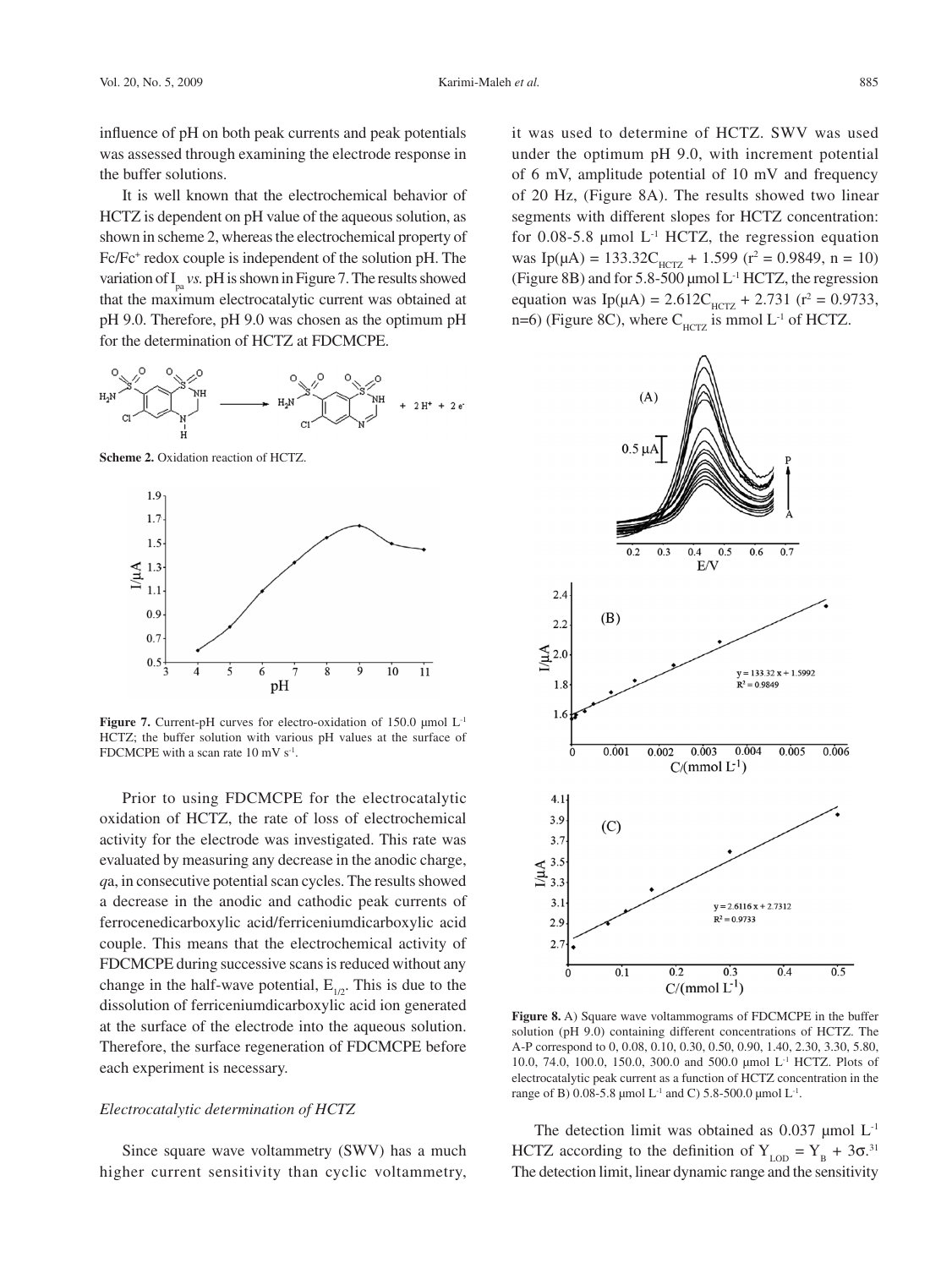for HCTZ with FDCMCPE are comparable and even better than those obtained by using several modified electrodes (Table 1).

**Table 1.** Comparison of the efficiency of some methods in the determination of HCTZ

| Methods                | Detector          | LOD/   | LOO/<br>( $\mu$ mol L <sup>-1</sup> ) ( $\mu$ mol L <sup>-1</sup> ) | Ref.                 |
|------------------------|-------------------|--------|---------------------------------------------------------------------|----------------------|
|                        |                   |        |                                                                     |                      |
| LC-MS/MS               | MS/MS             | 0.013  | $0.013 - 3.35$                                                      | 16                   |
| Electrochemical        | <b>GCE</b>        | 0.0167 | 0.08-1.074                                                          | 17                   |
| $CZF^a$                | Amperometry       | 0.5    | $2 - 100$                                                           | 32                   |
| DDS <sup>b</sup>       | Spectrophotometer | 0.75   | $6.7 - 47.02$                                                       | 11                   |
| <b>SWV<sup>c</sup></b> | CPME <sup>d</sup> | 0.037  |                                                                     | $0.08-500$ This work |

a Capillary zone electrophoresis; b Derivative-differential spectrophotometry; c square wave voltammetry; dCarbon paste modified electrode. LOD: Limit of detection; LOQ: Limit of qualification.

Because the surface of FDCMCPE should be regenerated before each experiment therefore, the reproducibility of the sensor was evaluated using the precision of the electrode to measure 0.50  $\mu$ mol L<sup>-1</sup> HCTZ in ten replicate analysis. The results showed that the relative standard deviation was  $1.1\%$  (n=10).

#### *Interference studies*

The influence of various substances as potential interference compounds on the determination of HCTZ under the optimum conditions with  $3.35 \mu$ mol L<sup>-1</sup> HCTZ at pH 9.0 was studied. The tolerance limit was defined as the maximum concentration of the interfering substance that caused an error less than 3% for the determination of HCTZ. The results are given in Table 2 and show that the peak current of HCTZ is not significantly affected by all conventional cations, anions, and organic substances.

#### *Determination of HCTZ in real sample*

To investigate the applicability of the proposed sensor for the electrocatalytic determination of HCTZ in real

**Table 2.** Interference study for the determination of  $5.0 \mu$  mol L<sup>-1</sup> HCTZ under the optimized conditions

| Species                                                                                                                                                 | Tolerance limits (m/m) |  |
|---------------------------------------------------------------------------------------------------------------------------------------------------------|------------------------|--|
| Glucose, Sucrose, Lactose,<br>Fructose, Citric acid,                                                                                                    |                        |  |
| Methanol, Ethanol, $K^+$ , Na <sup>+</sup> , Cl <sup>-</sup> , Ca <sup>2+</sup> ,<br>$Mg^{2+}$ , $SO_4^{2-}$ , $Fe^{+2}$ , $Fe^{+3}$ , $F^-$ , $NO_3^-$ | $800*$                 |  |
| Starch                                                                                                                                                  | Saturated              |  |
| Urea                                                                                                                                                    | 300                    |  |
| Uric acid, Ascorbic acid                                                                                                                                | 200                    |  |

\*Maximum concentration of species tested.

samples, we have selected urine and tablet samples for the analysis of their HCTZ contents. HCTZ contents in the samples were measured after sample preparation using standard addition method. The results are given in Table 3. These results demonstrate the ability of FDCMCPE for voltammetric determination of HCTZ in real samples with good recoveries of the spiked HCTZ and good reproducibility.

**Table 3.** Determination of HCTZ in drug and urine samples

| Sample No. | Added /<br>( $\mu$ mol $L^{-1}$ ) | Expected /<br>( $\mu$ mol $L^{-1}$ ) | Founded /<br>(umol $L^{-1}$ ) <sup>a</sup> | $RSD / (\%)$ |
|------------|-----------------------------------|--------------------------------------|--------------------------------------------|--------------|
| Drug       |                                   |                                      |                                            |              |
| 1          | $\Omega$                          | 10.0                                 | $9.73 \pm 0.25$                            | 1.87         |
| 2          | 20.0                              | 30.0                                 | $29.85 \pm 0.42$                           | 1.23         |
| 3          | 40.0                              | 50.0                                 | $50.46 \pm 0.36$                           | 1.10         |
| 4          | 50.0                              | 60.0                                 | $60.01 \pm 0.12$                           | 0.85         |
| Urine      |                                   |                                      |                                            |              |
| 5          | $\theta$                          | ---                                  | < detection limit                          |              |
| 6          | 10.0                              | 10.0                                 | $10.13 \pm 0.43$                           | 1.72         |
| 7          | 20.0                              | 20.0                                 | $20.08 \pm 0.58$                           | 2.80         |
| 8          | 40.0                              | 40.0                                 | $40.22 \pm 0.46$                           | 0.97         |

a Average of four replicate measurements.

### **Conclusions**

This work demonstrates the construction of a chemically modified carbon paste electrode by incorporating of ferrocenedicarboxylic acid as a suitable electrochemical sensor for HCTZ determination at trace level. The new voltammetric method for the determination of HCTZ is very rapid (less than 1 min *per* sample solution), reproducible, selective and sensitive, and can be used for real sample analysis. The results show that the oxidation of HCTZ is catalyzed at pH 9.0, whereas the peak potential of HCTZ is shifted by 300 mV to a less positive potential at the surface of the FDCMCPE. The proposed method is a selective, simple and precise method for voltammetric determination of HCTZ in real samples such as drug and urine, as low as  $0.037$  µmol  $L<sup>-1</sup>$  HCTZ. In addition, the kinetic parameters of the system have been calculated from the experimental results.

### **Acknowledgments**

The authors wish to thank Isfahan University of Technology (IUT) Research Council and Center of Excellence in Sensor (IUT) for support of this work.